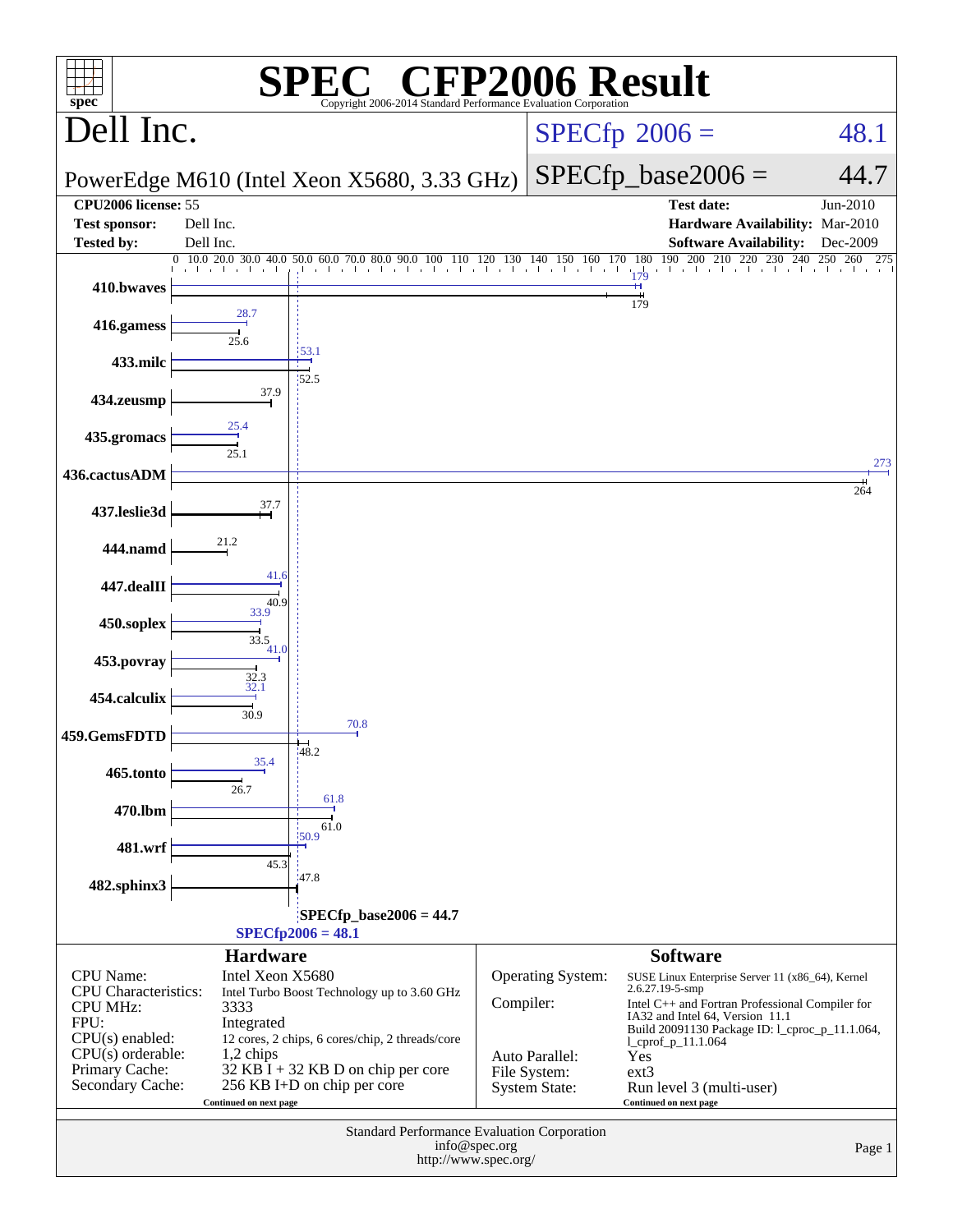

[Peak Pointers:](http://www.spec.org/auto/cpu2006/Docs/result-fields.html#PeakPointers)

[Other Software:](http://www.spec.org/auto/cpu2006/Docs/result-fields.html#OtherSoftware) None

## Dell Inc.

#### $SPECfp2006 = 48.1$  $SPECfp2006 = 48.1$

PowerEdge M610 (Intel Xeon X5680, 3.33 GHz)

 $SPECfp\_base2006 = 44.7$ **[CPU2006 license:](http://www.spec.org/auto/cpu2006/Docs/result-fields.html#CPU2006license)** 55 **[Test date:](http://www.spec.org/auto/cpu2006/Docs/result-fields.html#Testdate)** Jun-2010 **[Test sponsor:](http://www.spec.org/auto/cpu2006/Docs/result-fields.html#Testsponsor)** Dell Inc. **[Hardware Availability:](http://www.spec.org/auto/cpu2006/Docs/result-fields.html#HardwareAvailability)** Mar-2010 **[Tested by:](http://www.spec.org/auto/cpu2006/Docs/result-fields.html#Testedby)** Dell Inc. **[Software Availability:](http://www.spec.org/auto/cpu2006/Docs/result-fields.html#SoftwareAvailability)** Dec-2009 [Base Pointers:](http://www.spec.org/auto/cpu2006/Docs/result-fields.html#BasePointers) 64-bit<br>Peak Pointers: 32/64-bit

| <b>Tested by:</b> | Dell Inc.                                      |
|-------------------|------------------------------------------------|
| L3 Cache:         | 12 MB I+D on chip per chip                     |
| Other Cache:      | None                                           |
| Memory:           | 48 GB (12 x 4 GB DDR3-1333 DR RDIMM, CL9, ECC) |
| Disk Subsystem:   | 1 x 146 GB 15000 RPM SAS                       |
| Other Hardware:   | None                                           |
|                   |                                                |

| <b>Results Table</b> |                |             |                |       |                |             |                |              |                                                                                                          |              |                |              |
|----------------------|----------------|-------------|----------------|-------|----------------|-------------|----------------|--------------|----------------------------------------------------------------------------------------------------------|--------------|----------------|--------------|
|                      |                | <b>Base</b> |                |       |                | <b>Peak</b> |                |              |                                                                                                          |              |                |              |
| <b>Benchmark</b>     | <b>Seconds</b> | Ratio       | <b>Seconds</b> | Ratio | <b>Seconds</b> | Ratio       | <b>Seconds</b> | <b>Ratio</b> | <b>Seconds</b>                                                                                           | <b>Ratio</b> | <b>Seconds</b> | <b>Ratio</b> |
| 410.bwayes           | 81.9           | 166         | 75.5           | 180   | 76.1           | 179         | 75.9           | 179          | 76.9                                                                                                     | 177          | 76.1           | 179          |
| 416.gamess           | 767            | 25.5        | 764            | 25.6  | 762            | 25.7        | 682            | 28.7         | 682                                                                                                      | 28.7         | 681            | 28.7         |
| $433$ .milc          | 175            | 52.5        | 175            | 52.5  | 175            | 52.4        | 173            | 53.1         | 173                                                                                                      | 53.0         | 172            | 53.3         |
| 434.zeusmp           | 240            | 37.9        | 241            | 37.7  | 238            | 38.2        | 240            | 37.9         | 241                                                                                                      | 37.7         | 238            | 38.2         |
| 435 gromacs          | 285            | 25.1        | 284            | 25.1  | 286            | 25.0        | 281            | 25.4         | 281                                                                                                      | 25.4         | 282            | 25.3         |
| 436.cactusADM        | 45.1           | 265         | 45.3           | 264   | 45.3           | 264         | 43.7           | 273          | 43.7                                                                                                     | 273          | 44.9           | 266          |
| 437.leslie3d         | 280            | 33.6        | 248            | 37.9  | 249            | 37.7        | 280            | 33.6         | 248                                                                                                      | 37.9         | 249            | 37.7         |
| 444.namd             | 377            | 21.3        | 378            | 21.2  | 378            | 21.2        | 377            | 21.3         | 378                                                                                                      | 21.2         | 378            | 21.2         |
| 447.dealII           | 280            | 40.9        | 280            | 40.9  | 280            | 40.9        | 277            | 41.3         | 275                                                                                                      | 41.6         | 274            | 41.8         |
| $450$ .soplex        | 249            | 33.5        | 249            | 33.4  | 249            | 33.5        | 246            | 33.8         | 246                                                                                                      | 34.0         | 246            | 33.9         |
| 453.povray           | 165            | 32.3        | 165            | 32.3  | 166            | 32.0        | 130            | 41.0         | 129                                                                                                      | 41.1         | 130            | 40.9         |
| 454.calculix         | 268            | 30.8        | 267            | 30.9  | 267            | 30.9        | 257            | 32.1         | 256                                                                                                      | 32.2         | 257            | 32.1         |
| 459.GemsFDTD         | 203            | 52.2        | 220            | 48.2  | 220            | 48.2        | 150            | 70.8         | 150                                                                                                      | 70.8         | 150            | 70.8         |
| 465.tonto            | 368            | 26.7        | 368            | 26.7  | 369            | 26.7        | 278            | 35.4         | 278                                                                                                      | 35.4         | 278            | 35.3         |
| 470.1bm              | 225            | 61.1        | 225            | 61.0  | 226            | 60.9        | 222            | 61.8         | 222                                                                                                      | 61.8         | 222            | 62.0         |
| 481.wrf              | 246            | 45.3        | 247            | 45.2  | 246            | 45.4        | 218            | 51.2         | 220                                                                                                      | 50.8         | 220            | 50.9         |
| 482.sphinx3          | 405            | 48.1        | 410            | 47.5  | 408            | 47.8        | 405            | 48.1         | 410                                                                                                      | 47.5         | 408            | 47.8         |
|                      |                |             |                |       |                |             |                |              | Results appear in the order in which they were run. Bold underlined text indicates a median measurement. |              |                |              |

#### **[Operating System Notes](http://www.spec.org/auto/cpu2006/Docs/result-fields.html#OperatingSystemNotes)**

'ulimit -s unlimited' was used to set the stacksize to unlimited prior to run

#### **[Platform Notes](http://www.spec.org/auto/cpu2006/Docs/result-fields.html#PlatformNotes)**

 BIOS Settings: Power Management = Maximum Performance (Default = Active Power Controller) Data Reuse = Disabled (Default = Enabled)

#### **[General Notes](http://www.spec.org/auto/cpu2006/Docs/result-fields.html#GeneralNotes)**

 Binaries were compiled on SLES 10 with Binutils 2.18.50.0.7.20080502 OMP\_NUM\_THREADS set to number of cores KMP\_AFFINITY set to granularity=fine,scatter

Continued on next page

Standard Performance Evaluation Corporation [info@spec.org](mailto:info@spec.org) <http://www.spec.org/>

Page 2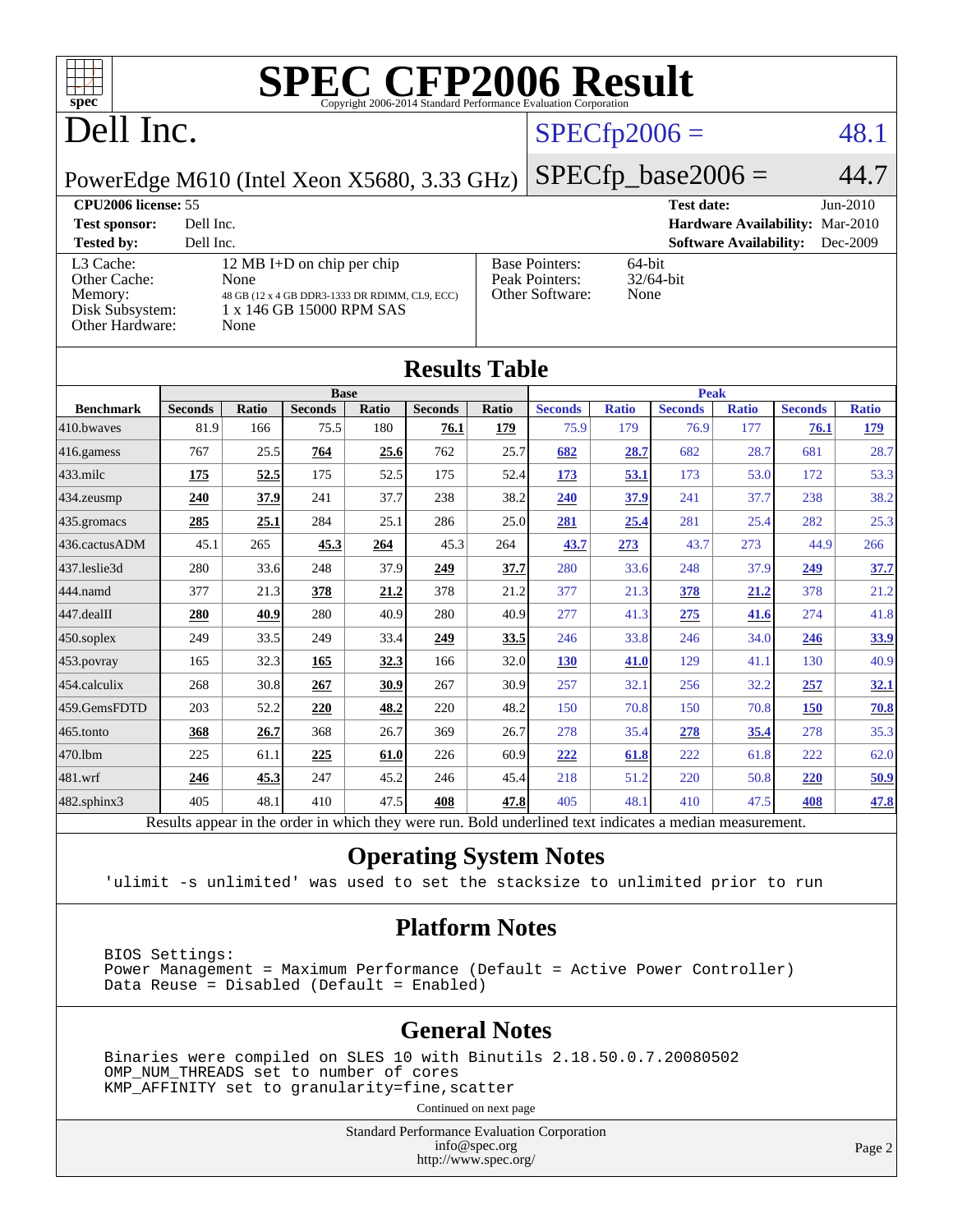

## Dell Inc.

 $SPECTp2006 = 48.1$ 

PowerEdge M610 (Intel Xeon X5680, 3.33 GHz)  $SPECfp\_base2006 = 44.7$ 

**[Tested by:](http://www.spec.org/auto/cpu2006/Docs/result-fields.html#Testedby)** Dell Inc. **[Software Availability:](http://www.spec.org/auto/cpu2006/Docs/result-fields.html#SoftwareAvailability)** Dec-2009

**[CPU2006 license:](http://www.spec.org/auto/cpu2006/Docs/result-fields.html#CPU2006license)** 55 **[Test date:](http://www.spec.org/auto/cpu2006/Docs/result-fields.html#Testdate)** Jun-2010 **[Test sponsor:](http://www.spec.org/auto/cpu2006/Docs/result-fields.html#Testsponsor)** Dell Inc. **[Hardware Availability:](http://www.spec.org/auto/cpu2006/Docs/result-fields.html#HardwareAvailability)** Mar-2010

#### **[General Notes \(Continued\)](http://www.spec.org/auto/cpu2006/Docs/result-fields.html#GeneralNotes)**

KMP\_STACKSIZE set to 200M

#### **[Base Compiler Invocation](http://www.spec.org/auto/cpu2006/Docs/result-fields.html#BaseCompilerInvocation)**

[C benchmarks](http://www.spec.org/auto/cpu2006/Docs/result-fields.html#Cbenchmarks):  $\text{icc}$   $-\text{m64}$ 

[C++ benchmarks:](http://www.spec.org/auto/cpu2006/Docs/result-fields.html#CXXbenchmarks) [icpc -m64](http://www.spec.org/cpu2006/results/res2010q3/cpu2006-20100719-12593.flags.html#user_CXXbase_intel_icpc_64bit_bedb90c1146cab66620883ef4f41a67e)

[Fortran benchmarks](http://www.spec.org/auto/cpu2006/Docs/result-fields.html#Fortranbenchmarks): [ifort -m64](http://www.spec.org/cpu2006/results/res2010q3/cpu2006-20100719-12593.flags.html#user_FCbase_intel_ifort_64bit_ee9d0fb25645d0210d97eb0527dcc06e)

[Benchmarks using both Fortran and C](http://www.spec.org/auto/cpu2006/Docs/result-fields.html#BenchmarksusingbothFortranandC): [icc -m64](http://www.spec.org/cpu2006/results/res2010q3/cpu2006-20100719-12593.flags.html#user_CC_FCbase_intel_icc_64bit_0b7121f5ab7cfabee23d88897260401c) [ifort -m64](http://www.spec.org/cpu2006/results/res2010q3/cpu2006-20100719-12593.flags.html#user_CC_FCbase_intel_ifort_64bit_ee9d0fb25645d0210d97eb0527dcc06e)

#### **[Base Portability Flags](http://www.spec.org/auto/cpu2006/Docs/result-fields.html#BasePortabilityFlags)**

| 410.bwaves: -DSPEC CPU LP64                |                                                                |
|--------------------------------------------|----------------------------------------------------------------|
| 416.gamess: -DSPEC_CPU_LP64                |                                                                |
| 433.milc: -DSPEC CPU LP64                  |                                                                |
| 434.zeusmp: -DSPEC_CPU_LP64                |                                                                |
| 435.gromacs: -DSPEC_CPU_LP64 -nofor_main   |                                                                |
| 436.cactusADM: -DSPEC CPU LP64 -nofor main |                                                                |
| 437.leslie3d: -DSPEC CPU LP64              |                                                                |
| 444.namd: -DSPEC CPU LP64                  |                                                                |
| 447.dealII: -DSPEC CPU LP64                |                                                                |
| 450.soplex: -DSPEC_CPU_LP64                |                                                                |
| 453.povray: -DSPEC_CPU_LP64                |                                                                |
| 454.calculix: -DSPEC CPU LP64 -nofor main  |                                                                |
| 459.GemsFDTD: -DSPEC CPU LP64              |                                                                |
| 465.tonto: - DSPEC CPU LP64                |                                                                |
| 470.1bm: - DSPEC CPU LP64                  |                                                                |
|                                            | 481.wrf: -DSPEC CPU_LP64 -DSPEC_CPU_CASE_FLAG -DSPEC_CPU_LINUX |
| 482.sphinx3: -DSPEC CPU LP64               |                                                                |

#### **[Base Optimization Flags](http://www.spec.org/auto/cpu2006/Docs/result-fields.html#BaseOptimizationFlags)**

[info@spec.org](mailto:info@spec.org) <http://www.spec.org/>

Standard Performance Evaluation Corporation [C benchmarks](http://www.spec.org/auto/cpu2006/Docs/result-fields.html#Cbenchmarks): [-xSSE4.2](http://www.spec.org/cpu2006/results/res2010q3/cpu2006-20100719-12593.flags.html#user_CCbase_f-xSSE42_f91528193cf0b216347adb8b939d4107) [-ipo](http://www.spec.org/cpu2006/results/res2010q3/cpu2006-20100719-12593.flags.html#user_CCbase_f-ipo) [-O3](http://www.spec.org/cpu2006/results/res2010q3/cpu2006-20100719-12593.flags.html#user_CCbase_f-O3) [-no-prec-div](http://www.spec.org/cpu2006/results/res2010q3/cpu2006-20100719-12593.flags.html#user_CCbase_f-no-prec-div) [-static](http://www.spec.org/cpu2006/results/res2010q3/cpu2006-20100719-12593.flags.html#user_CCbase_f-static) [-parallel](http://www.spec.org/cpu2006/results/res2010q3/cpu2006-20100719-12593.flags.html#user_CCbase_f-parallel) [-opt-prefetch](http://www.spec.org/cpu2006/results/res2010q3/cpu2006-20100719-12593.flags.html#user_CCbase_f-opt-prefetch) [C++ benchmarks:](http://www.spec.org/auto/cpu2006/Docs/result-fields.html#CXXbenchmarks) [-xSSE4.2](http://www.spec.org/cpu2006/results/res2010q3/cpu2006-20100719-12593.flags.html#user_CXXbase_f-xSSE42_f91528193cf0b216347adb8b939d4107) [-ipo](http://www.spec.org/cpu2006/results/res2010q3/cpu2006-20100719-12593.flags.html#user_CXXbase_f-ipo) [-O3](http://www.spec.org/cpu2006/results/res2010q3/cpu2006-20100719-12593.flags.html#user_CXXbase_f-O3) [-no-prec-div](http://www.spec.org/cpu2006/results/res2010q3/cpu2006-20100719-12593.flags.html#user_CXXbase_f-no-prec-div) [-static](http://www.spec.org/cpu2006/results/res2010q3/cpu2006-20100719-12593.flags.html#user_CXXbase_f-static) [-parallel](http://www.spec.org/cpu2006/results/res2010q3/cpu2006-20100719-12593.flags.html#user_CXXbase_f-parallel) [-opt-prefetch](http://www.spec.org/cpu2006/results/res2010q3/cpu2006-20100719-12593.flags.html#user_CXXbase_f-opt-prefetch) [Fortran benchmarks](http://www.spec.org/auto/cpu2006/Docs/result-fields.html#Fortranbenchmarks): [-xSSE4.2](http://www.spec.org/cpu2006/results/res2010q3/cpu2006-20100719-12593.flags.html#user_FCbase_f-xSSE42_f91528193cf0b216347adb8b939d4107) [-ipo](http://www.spec.org/cpu2006/results/res2010q3/cpu2006-20100719-12593.flags.html#user_FCbase_f-ipo) [-O3](http://www.spec.org/cpu2006/results/res2010q3/cpu2006-20100719-12593.flags.html#user_FCbase_f-O3) [-no-prec-div](http://www.spec.org/cpu2006/results/res2010q3/cpu2006-20100719-12593.flags.html#user_FCbase_f-no-prec-div) [-static](http://www.spec.org/cpu2006/results/res2010q3/cpu2006-20100719-12593.flags.html#user_FCbase_f-static) [-parallel](http://www.spec.org/cpu2006/results/res2010q3/cpu2006-20100719-12593.flags.html#user_FCbase_f-parallel) [-opt-prefetch](http://www.spec.org/cpu2006/results/res2010q3/cpu2006-20100719-12593.flags.html#user_FCbase_f-opt-prefetch) Continued on next page

Page 3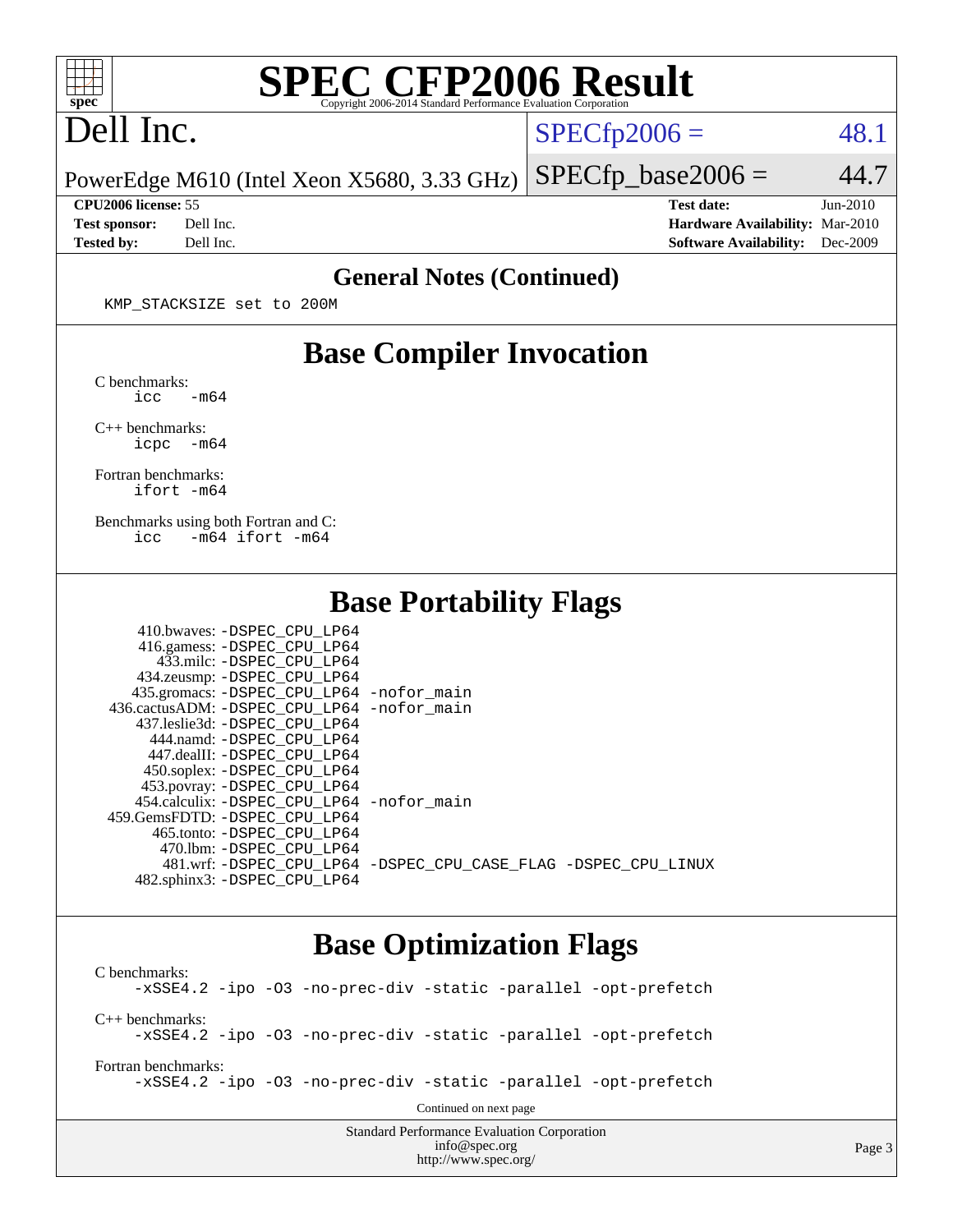## Dell Inc.

 $SPECTp2006 = 48.1$ 

PowerEdge M610 (Intel Xeon X5680, 3.33 GHz)  $SPECTp\_base2006 = 44.7$ 

**[CPU2006 license:](http://www.spec.org/auto/cpu2006/Docs/result-fields.html#CPU2006license)** 55 **[Test date:](http://www.spec.org/auto/cpu2006/Docs/result-fields.html#Testdate)** Jun-2010 **[Test sponsor:](http://www.spec.org/auto/cpu2006/Docs/result-fields.html#Testsponsor)** Dell Inc. **[Hardware Availability:](http://www.spec.org/auto/cpu2006/Docs/result-fields.html#HardwareAvailability)** Mar-2010 **[Tested by:](http://www.spec.org/auto/cpu2006/Docs/result-fields.html#Testedby)** Dell Inc. **[Software Availability:](http://www.spec.org/auto/cpu2006/Docs/result-fields.html#SoftwareAvailability)** Dec-2009

## **[Base Optimization Flags \(Continued\)](http://www.spec.org/auto/cpu2006/Docs/result-fields.html#BaseOptimizationFlags)**

[Benchmarks using both Fortran and C](http://www.spec.org/auto/cpu2006/Docs/result-fields.html#BenchmarksusingbothFortranandC):

[-xSSE4.2](http://www.spec.org/cpu2006/results/res2010q3/cpu2006-20100719-12593.flags.html#user_CC_FCbase_f-xSSE42_f91528193cf0b216347adb8b939d4107) [-ipo](http://www.spec.org/cpu2006/results/res2010q3/cpu2006-20100719-12593.flags.html#user_CC_FCbase_f-ipo) [-O3](http://www.spec.org/cpu2006/results/res2010q3/cpu2006-20100719-12593.flags.html#user_CC_FCbase_f-O3) [-no-prec-div](http://www.spec.org/cpu2006/results/res2010q3/cpu2006-20100719-12593.flags.html#user_CC_FCbase_f-no-prec-div) [-static](http://www.spec.org/cpu2006/results/res2010q3/cpu2006-20100719-12593.flags.html#user_CC_FCbase_f-static) [-parallel](http://www.spec.org/cpu2006/results/res2010q3/cpu2006-20100719-12593.flags.html#user_CC_FCbase_f-parallel) [-opt-prefetch](http://www.spec.org/cpu2006/results/res2010q3/cpu2006-20100719-12593.flags.html#user_CC_FCbase_f-opt-prefetch)

### **[Peak Compiler Invocation](http://www.spec.org/auto/cpu2006/Docs/result-fields.html#PeakCompilerInvocation)**

 $C$  benchmarks:<br>icc  $-m64$ 

[C++ benchmarks:](http://www.spec.org/auto/cpu2006/Docs/result-fields.html#CXXbenchmarks) [icpc -m64](http://www.spec.org/cpu2006/results/res2010q3/cpu2006-20100719-12593.flags.html#user_CXXpeak_intel_icpc_64bit_bedb90c1146cab66620883ef4f41a67e)

[Fortran benchmarks](http://www.spec.org/auto/cpu2006/Docs/result-fields.html#Fortranbenchmarks): [ifort -m64](http://www.spec.org/cpu2006/results/res2010q3/cpu2006-20100719-12593.flags.html#user_FCpeak_intel_ifort_64bit_ee9d0fb25645d0210d97eb0527dcc06e)

[Benchmarks using both Fortran and C](http://www.spec.org/auto/cpu2006/Docs/result-fields.html#BenchmarksusingbothFortranandC): [icc -m64](http://www.spec.org/cpu2006/results/res2010q3/cpu2006-20100719-12593.flags.html#user_CC_FCpeak_intel_icc_64bit_0b7121f5ab7cfabee23d88897260401c) [ifort -m64](http://www.spec.org/cpu2006/results/res2010q3/cpu2006-20100719-12593.flags.html#user_CC_FCpeak_intel_ifort_64bit_ee9d0fb25645d0210d97eb0527dcc06e)

#### **[Peak Portability Flags](http://www.spec.org/auto/cpu2006/Docs/result-fields.html#PeakPortabilityFlags)**

Same as Base Portability Flags

### **[Peak Optimization Flags](http://www.spec.org/auto/cpu2006/Docs/result-fields.html#PeakOptimizationFlags)**

[C benchmarks](http://www.spec.org/auto/cpu2006/Docs/result-fields.html#Cbenchmarks):

 433.milc: [-xSSE4.2](http://www.spec.org/cpu2006/results/res2010q3/cpu2006-20100719-12593.flags.html#user_peakPASS2_CFLAGSPASS2_LDFLAGS433_milc_f-xSSE42_f91528193cf0b216347adb8b939d4107)(pass 2) [-prof-gen](http://www.spec.org/cpu2006/results/res2010q3/cpu2006-20100719-12593.flags.html#user_peakPASS1_CFLAGSPASS1_LDFLAGS433_milc_prof_gen_e43856698f6ca7b7e442dfd80e94a8fc)(pass 1) [-ipo](http://www.spec.org/cpu2006/results/res2010q3/cpu2006-20100719-12593.flags.html#user_peakPASS2_CFLAGSPASS2_LDFLAGS433_milc_f-ipo)(pass 2) [-O3](http://www.spec.org/cpu2006/results/res2010q3/cpu2006-20100719-12593.flags.html#user_peakPASS2_CFLAGSPASS2_LDFLAGS433_milc_f-O3)(pass 2) [-no-prec-div](http://www.spec.org/cpu2006/results/res2010q3/cpu2006-20100719-12593.flags.html#user_peakPASS2_CFLAGSPASS2_LDFLAGS433_milc_f-no-prec-div)(pass 2) [-static](http://www.spec.org/cpu2006/results/res2010q3/cpu2006-20100719-12593.flags.html#user_peakPASS2_CFLAGSPASS2_LDFLAGS433_milc_f-static)(pass 2) [-prof-use](http://www.spec.org/cpu2006/results/res2010q3/cpu2006-20100719-12593.flags.html#user_peakPASS2_CFLAGSPASS2_LDFLAGS433_milc_prof_use_bccf7792157ff70d64e32fe3e1250b55)(pass 2) [-ansi-alias](http://www.spec.org/cpu2006/results/res2010q3/cpu2006-20100719-12593.flags.html#user_peakOPTIMIZE433_milc_f-ansi-alias)

 470.lbm: [-xSSE4.2](http://www.spec.org/cpu2006/results/res2010q3/cpu2006-20100719-12593.flags.html#user_peakPASS2_CFLAGSPASS2_LDFLAGS470_lbm_f-xSSE42_f91528193cf0b216347adb8b939d4107)(pass 2) [-prof-gen](http://www.spec.org/cpu2006/results/res2010q3/cpu2006-20100719-12593.flags.html#user_peakPASS1_CFLAGSPASS1_LDFLAGS470_lbm_prof_gen_e43856698f6ca7b7e442dfd80e94a8fc)(pass 1) [-ipo](http://www.spec.org/cpu2006/results/res2010q3/cpu2006-20100719-12593.flags.html#user_peakPASS2_CFLAGSPASS2_LDFLAGS470_lbm_f-ipo)(pass 2) [-O3](http://www.spec.org/cpu2006/results/res2010q3/cpu2006-20100719-12593.flags.html#user_peakPASS2_CFLAGSPASS2_LDFLAGS470_lbm_f-O3)(pass 2) [-no-prec-div](http://www.spec.org/cpu2006/results/res2010q3/cpu2006-20100719-12593.flags.html#user_peakPASS2_CFLAGSPASS2_LDFLAGS470_lbm_f-no-prec-div)(pass 2) [-static](http://www.spec.org/cpu2006/results/res2010q3/cpu2006-20100719-12593.flags.html#user_peakPASS2_CFLAGSPASS2_LDFLAGS470_lbm_f-static)(pass 2) [-prof-use](http://www.spec.org/cpu2006/results/res2010q3/cpu2006-20100719-12593.flags.html#user_peakPASS2_CFLAGSPASS2_LDFLAGS470_lbm_prof_use_bccf7792157ff70d64e32fe3e1250b55)(pass 2) [-parallel](http://www.spec.org/cpu2006/results/res2010q3/cpu2006-20100719-12593.flags.html#user_peakOPTIMIZE470_lbm_f-parallel) [-ansi-alias](http://www.spec.org/cpu2006/results/res2010q3/cpu2006-20100719-12593.flags.html#user_peakOPTIMIZE470_lbm_f-ansi-alias) [-auto-ilp32](http://www.spec.org/cpu2006/results/res2010q3/cpu2006-20100719-12593.flags.html#user_peakCOPTIMIZE470_lbm_f-auto-ilp32)

 $482$ .sphinx3: basepeak = yes

[C++ benchmarks:](http://www.spec.org/auto/cpu2006/Docs/result-fields.html#CXXbenchmarks)

444.namd: basepeak = yes

 $447$ .dealII:  $-xSSE4$ .  $2(pass 2)$  [-prof-gen](http://www.spec.org/cpu2006/results/res2010q3/cpu2006-20100719-12593.flags.html#user_peakPASS1_CXXFLAGSPASS1_LDFLAGS447_dealII_prof_gen_e43856698f6ca7b7e442dfd80e94a8fc)(pass 1) [-ipo](http://www.spec.org/cpu2006/results/res2010q3/cpu2006-20100719-12593.flags.html#user_peakPASS2_CXXFLAGSPASS2_LDFLAGS447_dealII_f-ipo)(pass 2) -03(pass 2) [-no-prec-div](http://www.spec.org/cpu2006/results/res2010q3/cpu2006-20100719-12593.flags.html#user_peakPASS2_CXXFLAGSPASS2_LDFLAGS447_dealII_f-no-prec-div)(pass 2) [-static](http://www.spec.org/cpu2006/results/res2010q3/cpu2006-20100719-12593.flags.html#user_peakPASS2_CXXFLAGSPASS2_LDFLAGS447_dealII_f-static)(pass 2) [-prof-use](http://www.spec.org/cpu2006/results/res2010q3/cpu2006-20100719-12593.flags.html#user_peakPASS2_CXXFLAGSPASS2_LDFLAGS447_dealII_prof_use_bccf7792157ff70d64e32fe3e1250b55)(pass 2) [-unroll2](http://www.spec.org/cpu2006/results/res2010q3/cpu2006-20100719-12593.flags.html#user_peakOPTIMIZE447_dealII_f-unroll_784dae83bebfb236979b41d2422d7ec2) [-ansi-alias](http://www.spec.org/cpu2006/results/res2010q3/cpu2006-20100719-12593.flags.html#user_peakOPTIMIZE447_dealII_f-ansi-alias) [-scalar-rep-](http://www.spec.org/cpu2006/results/res2010q3/cpu2006-20100719-12593.flags.html#user_peakOPTIMIZE447_dealII_f-disablescalarrep_abbcad04450fb118e4809c81d83c8a1d) [-auto-ilp32](http://www.spec.org/cpu2006/results/res2010q3/cpu2006-20100719-12593.flags.html#user_peakCXXOPTIMIZE447_dealII_f-auto-ilp32)

Continued on next page

Standard Performance Evaluation Corporation [info@spec.org](mailto:info@spec.org) <http://www.spec.org/>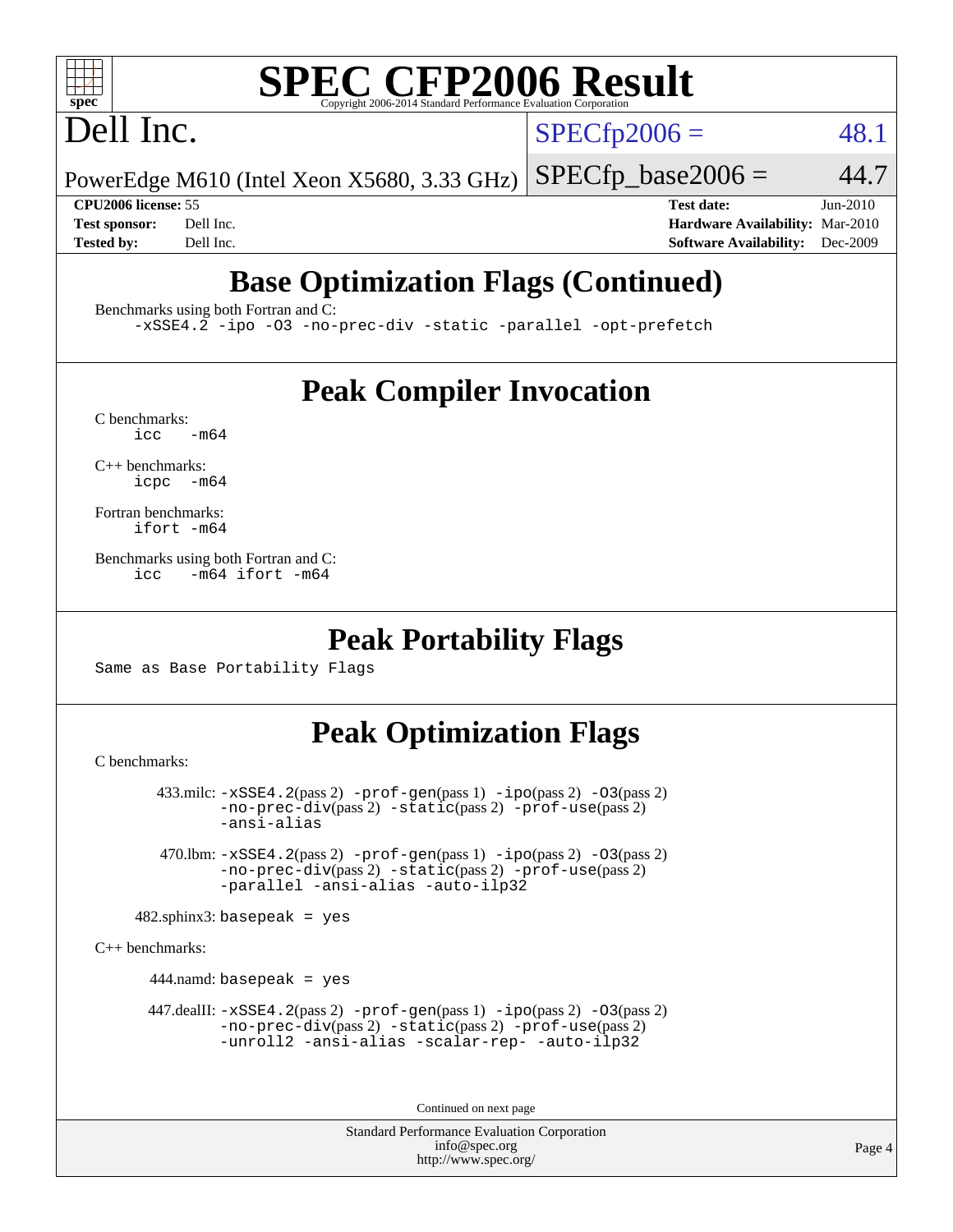Dell Inc.

 $SPECfp2006 = 48.1$  $SPECfp2006 = 48.1$ 

PowerEdge M610 (Intel Xeon X5680, 3.33 GHz)  $SPECfp\_base2006 = 44.7$ 

**[CPU2006 license:](http://www.spec.org/auto/cpu2006/Docs/result-fields.html#CPU2006license)** 55 **[Test date:](http://www.spec.org/auto/cpu2006/Docs/result-fields.html#Testdate)** Jun-2010 **[Test sponsor:](http://www.spec.org/auto/cpu2006/Docs/result-fields.html#Testsponsor)** Dell Inc. **[Hardware Availability:](http://www.spec.org/auto/cpu2006/Docs/result-fields.html#HardwareAvailability)** Mar-2010 **[Tested by:](http://www.spec.org/auto/cpu2006/Docs/result-fields.html#Testedby)** Dell Inc. **[Software Availability:](http://www.spec.org/auto/cpu2006/Docs/result-fields.html#SoftwareAvailability)** Dec-2009

### **[Peak Optimization Flags \(Continued\)](http://www.spec.org/auto/cpu2006/Docs/result-fields.html#PeakOptimizationFlags)**

|                                      | 450.soplex: -xSSE4.2(pass 2) -prof-gen(pass 1) -ipo(pass 2) -03(pass 2)<br>$-no\text{-prec-div}(pass 2)$ $-static(pass 2)$ $-prof\text{-use}(pass 2)$<br>-opt-malloc-options=3 -auto-ilp32       |
|--------------------------------------|--------------------------------------------------------------------------------------------------------------------------------------------------------------------------------------------------|
|                                      | $453.$ povray: $-xSSE4.2(pass2)$ -prof-gen $(pass1)$ -ipo $(pass2)$ -03 $(pass2)$<br>-no-prec-div(pass 2) -static(pass 2) -prof-use(pass 2)<br>-unroll4 -ansi-alias                              |
| Fortran benchmarks:                  |                                                                                                                                                                                                  |
|                                      | 410.bwaves: -xSSE4.2 -ipo -03 -no-prec-div -static -opt-prefetch<br>-parallel                                                                                                                    |
|                                      | 416.gamess: $-xSSE4$ . 2(pass 2) $-prof-gen(pass 1) -ipo(pass 2) -O3(pass 2)$<br>-no-prec-div(pass 2) -static(pass 2) -prof-use(pass 2)<br>-unroll2 -Ob0 -ansi-alias -scalar-rep-                |
|                                      | $434$ .zeusmp: basepeak = yes                                                                                                                                                                    |
|                                      | $437$ .leslie3d: basepeak = yes                                                                                                                                                                  |
|                                      | 459.GemsFDTD: -xSSE4.2(pass 2) -prof-gen(pass 1) -ipo(pass 2) -03(pass 2)<br>-no-prec-div(pass 2) -static(pass 2) -prof-use(pass 2)<br>-unroll2 -Ob0 -opt-prefetch -parallel                     |
|                                      | $465$ .tonto: $-xSSE4$ . 2(pass 2) $-prof-gen(pass 1) -ipo(pass 2) -03(pass 2)$<br>-no-prec-div(pass 2) -static(pass 2) -prof-use(pass 2)<br>-inline-calloc -opt-malloc-options=3 -auto -unroll4 |
| Benchmarks using both Fortran and C: |                                                                                                                                                                                                  |
|                                      | $435$ .gromacs: $-xSSE4$ . 2(pass 2) $-prof-gen(pass 1) -ipo(pass 2) -03(pass 2)$<br>-no-prec-div(pass 2) -static(pass 2) -prof-use(pass 2)<br>-opt-prefetch -auto-ilp32                         |
|                                      | $436.cactusADM: -xSSE4.2(pass 2) -prof-gen(pass 1) -ipo(pass 2) -03(pass 2)$<br>-no-prec-div(pass 2) -static(pass 2) -prof-use(pass 2)<br>-unroll2 -opt-prefetch -parallel -auto-ilp32           |
|                                      | 454.calculix: -xSSE4.2 -ipo -03 -no-prec-div -static -auto-ilp32                                                                                                                                 |
|                                      | 481.wrf: Same as 454.calculix                                                                                                                                                                    |
|                                      | The flags file that was used to format this result can be browsed at<br>http://www.spec.org/cpu2006/flags/Intel-ic11.1-linux64-revE.20100330.html                                                |
|                                      | You can also download the XML flags source by saving the following link:<br>http://www.spec.org/cpu2006/flags/Intel-icll.1-linux64-revE.20100330.xml                                             |
|                                      |                                                                                                                                                                                                  |